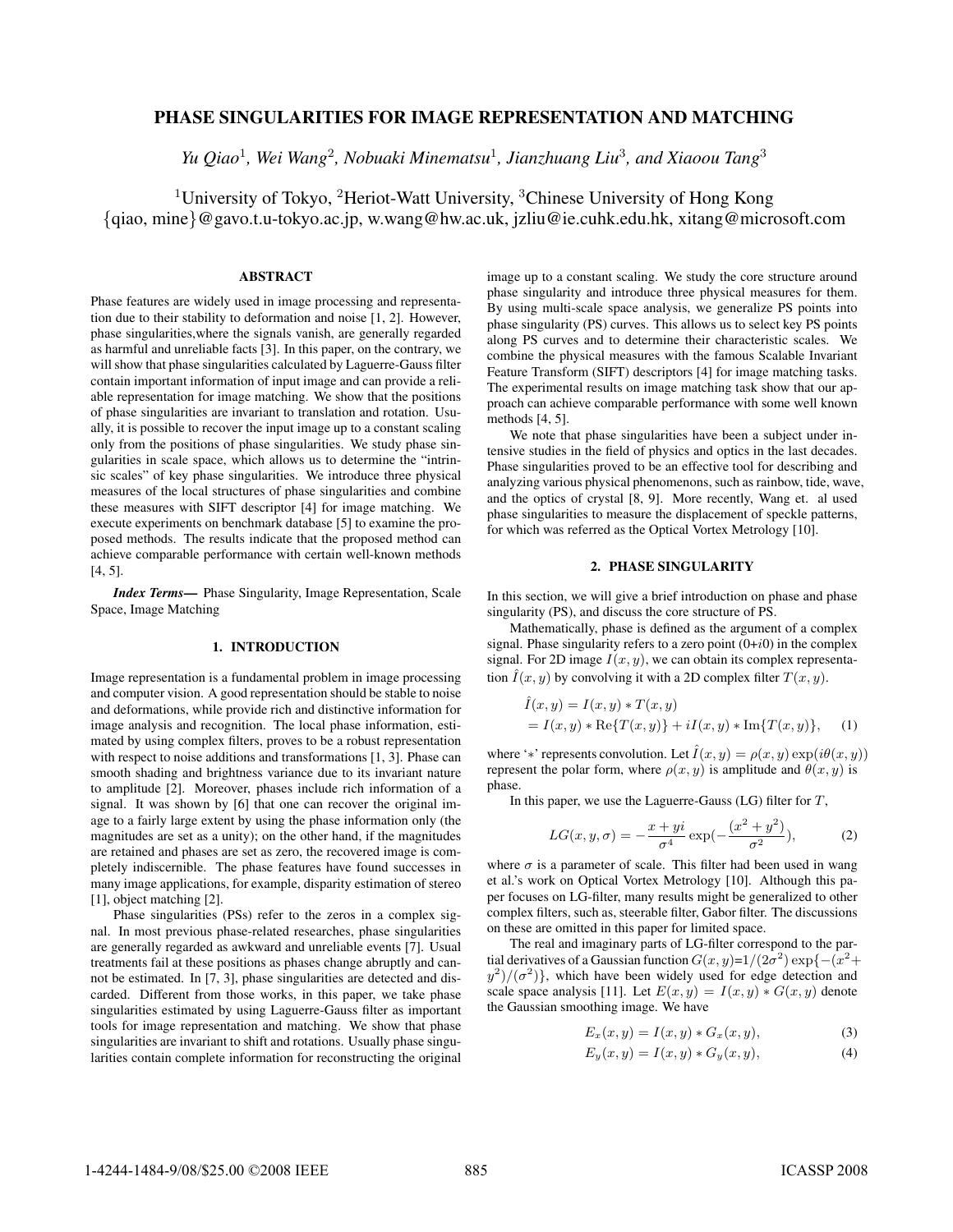

Fig. 1. Example of phase singularities. Red circles denote PS points. Yellow curves and blue curves represent zero-crossing curves of imaginary and real parts of  $\hat{I}(x, y)$  respectively.

where subscript  $x$  or  $y$  denote partial derivatives. Thus,

$$
\hat{I}(x,y) = E_x(x,y) + iE_y(x,y). \tag{5}
$$

The formulation of Eq. 5 indicates an efficient calculation that the high order derivatives of  $\hat{I}(x, y)$  can be obtained by convolving  $I(x, y)$ with the high order derivatives of  $G(x, y)$ , for example,

$$
\hat{I}_x(x,y) = I(x,y) * G_{xx}(x,y) + iI(x,y) * G_{xy}(x,y).
$$
 (6)

The Fourier transform of LG filter (Eq. 2) is represented by:

$$
\mathcal{LG}(u,v) = i\pi^2(u+vi)\exp(-\pi^2\sigma^2(u^2+v^2)).\tag{7}
$$

To reduce the computational cost of convolution in Eq. 1, one can calculate the Fourier transform of  $I(x, y)$  at first and multiply it with  $\mathcal{LG}(u, v)$ . Then the complex image  $\hat{I}(x, y)$  can be obtained by applying inverse Fourier transform on the multiplication.

LG filter has several interesting characteristics. 1) LG filter is a band-pass filter. The pass band of the filter is determined by scale parameter  $\sigma$ . This allows us to control the density (number) of phase singularities in  $\hat{I}(x, y)$  by changing scale  $\sigma$ . 2) LG filter is DC free, which makes it robust to homogeneous illumination variations.

Phase singularity points (for short, PS points or PSs) are zeros in  $\hat{I}(x, y)$ . Formally, we use  $PS(I, \sigma) = \{(x, y) | \hat{I}(x, y) = 0\}$ to denote the set of PSs. An example of LG-transform and PSs is shown in Figure1. It is noted that for PS calculation,  $I(x, y)$  needs not have to be pixel density, and one can use features too.

It can be shown that the positions of phase singularities are invariant to translation and rotation of input image [12]. Although the invariance does not strictly hold for image zooming, this problem can be largely solved by using scale space analysis as we will show in Section 3.1. The positions of PS points contain nearly complete information of input image. Usually, it is possible to reconstruct the input image  $I(x, y)$  up to a constant scaling only from the Positions of PS points. One can refer to [12] for a detailed discussion on the reconstruct method.

#### 2.1. Local structure of phase singularity

We introduce three physical measures to characterize the local structure of a PS point. These measures have their roots in physics researches [8, 10] and are invariant to translation and rotation. They can provide preliminary description of PS points and can be used for rough PS matching. Phase singularities can be divided into two



Fig. 2. Local structure of a PS point ((88.9, 149.3) in Fig.1).

classes: *extremes* and *saddles*, which correspond to the extremal and saddle points of  $E(x, y)$ , respectively.

1) Vorticity of PS  $p$  is defined as,

$$
\Omega(p) = \nabla{\text{Re}\{\hat{I}(x,y)\}\}\times\nabla{\text{Im}\{\hat{I}(x,y)\}\} = \begin{bmatrix} E_{xx} & E_{xy} \\ E_{yx} & E_{yy} \end{bmatrix}.
$$
\n
$$
(8)
$$

The amplitudes of  $\hat{I}(x, y)$  near a PS point exhibit a vortex structure Fig. 2.  $\Omega$  measures the strength of the vortex [8, 10]. In fact, it equals to the Hessian matrix of Gaussian smoothing image  $E(x, y)$ .

2)The sign of PS  $p$  is defined as the sign of the determinant of vorticity matrix:  $s(p) = sgn(E_{xx}E_{yy} - E_{xy}^2)$ . Extreme points have positive signs, while saddle points are negative.

3)Directions of zero-crossing curves  $\theta_1$  and  $\theta_2$  at a PS point. For real zero-crossing line (yellow line of Fig. 2a)

$$
\theta_1 = \arctan(\frac{dx}{dy}) = -\arctan(\frac{E_{xy}}{E_{xx}}),\tag{9}
$$

and for imaginary zero-crossing curves (blue curve of Fig. 2a)

$$
\theta_2 = \arctan(\frac{dx}{dy}) = -\arctan(\frac{E_{yy}}{E_{xy}}). \tag{10}
$$

 $\theta_1$  and  $\theta_2$  can be used to evaluate the orientations of phase singularity. Note  $\theta_1 - \theta_2$  is invariant to rotation.

## 3. IMAGE MATCHING USING PHASE SINGULARITIES

As an application of phase singularities, we will show how to use PS for image matching task in this section. Since PS points are stable to certain transformations, here the image matching problem is transformed to find the correspondences between the PS points of two images. Thus the first problem is to select key PS points for matching. We generalize PS points into PS curves in multi-scale space and select key points (scales) along PS-curves, which maximizes the normalized Laplacian function (Eq. 11). This selection also allows us to solve the zooming problem between matching images. For matching selected points, we need to calculate a local descriptor (features) for each point. A quick idea may be to use the three physical measures introduced in Section 2. However, these measures only provide rough descriptions and may lead wrong matchings when images contain complex textures. Therefore, these measures are only used for finding the candidate matching points. We use SIFT descriptor proposed by [4] as rich features of selected points. In the remainder of this section, we sketch our method at first, and then describe experimental results.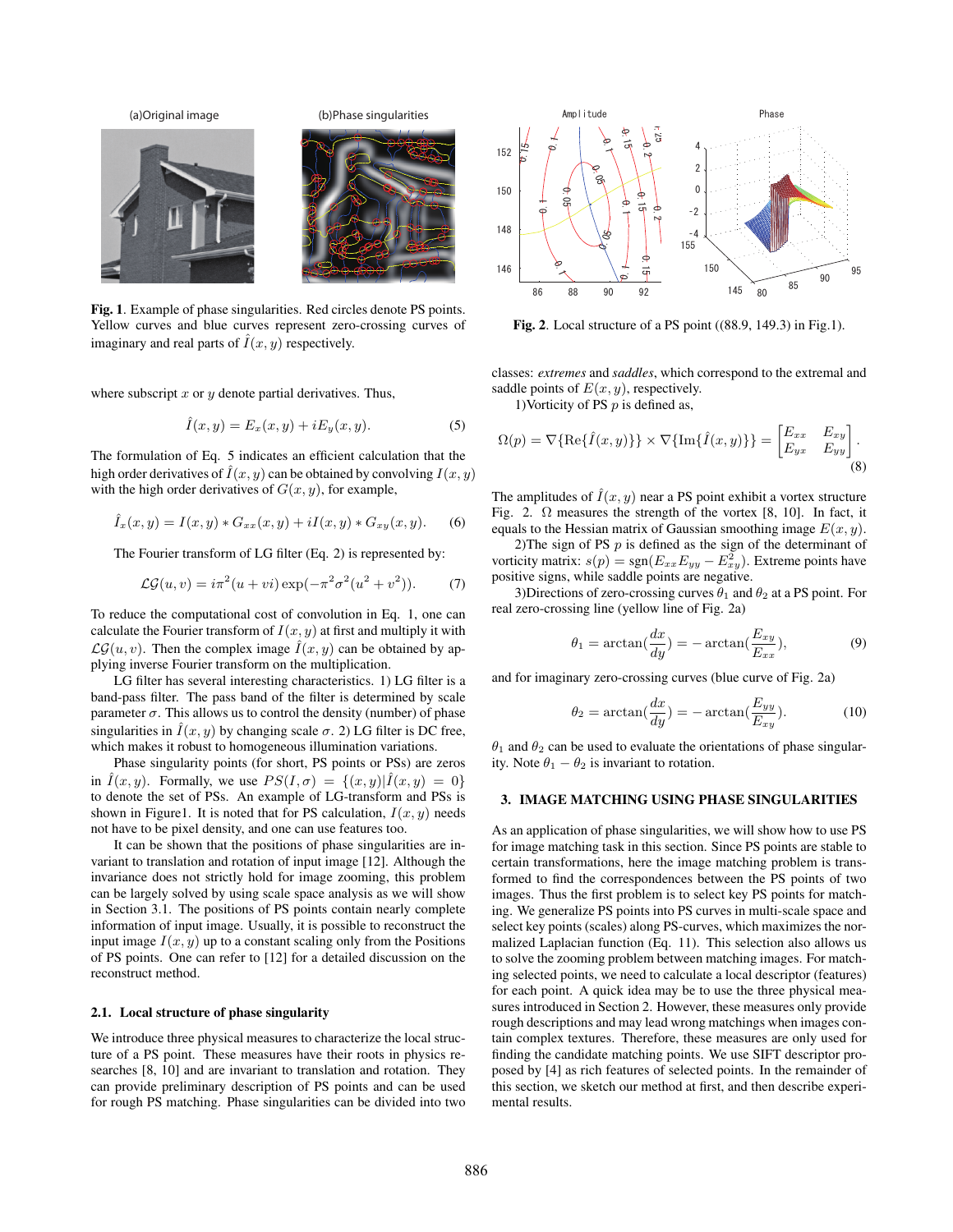

Fig. 3. Example of Phase Singularity curves in scale space.

### 3.1. Scale-space analysis and key PS points selection

The calculation of phase singularities depends on scale parameter  $\sigma$ of LG-transformation. Every different setting of the scale parameter leads to a different result: new points of phase singularities may appear, and existing ones may move or disappear. The pass-band of the LG filter increases as  $\sigma$  decreases. Thus, usually the larger  $\sigma$  is, the less number of PS points there are. There is a problem of how to select a good scale for the calculation of phase singularities. However, a single scale is seldom sufficient. In fact, the objects in a single image may come from different sizes (corresponding to different scales) and it is difficult to assert that one scale is better than another one. Therefore, other than using a single scale, we consider phase singularities in a multi-scale space coordinated by  $(x, y, \sigma)$ . In this way, PS points will connect into curves, named PS-curves. Some examples are shown in Fig.3.

It can be seen from Fig.3, that PS points of different scales along a PS curve are highly correlated (their  $x, y$  coordinates are near). So it is not necessary to use PS points in all the scales for image matching. We need to select interesting scales (points) along PS curves. The intrinsic problem here is to determine the *characteristic scale* of PS points, from which we can estimate the "physical length" of associated image pattern [11, 5] (i.e. in a image, a certain object takes how many pixels). The problem of automatic scale selection had been studied extensively by Lindeberg [11], where his basic idea is that local extremes of normalized derivatives likely correspond to interesting scales. Mikolajczyk [13] compared different normalized derivatives on image matching and showed that normalized Laplacian has the best performance. Following this result, we adopts the normalized Laplacian  $NL(x, y, \sigma)$  for scale selection:

$$
NL(x, y, \sigma) = \sigma^2 |E_{xx}(x, y, \sigma) + E_{yy}(x, y, \sigma)|,
$$
 (11)

where  $(x, y, \sigma)$  is a point in PS curves.

The main difference between our method and previous scale selection methods [13, 5, 4] is that our selection is constrained to PS curves. Unlike other selection methods, we do not need to compare the normalized Laplacian of every point with its neighbors in scale space for obtaining the extreme points. Moreover, the use of PS curves allows us to achieve sub-pixel precision.

#### 3.2. Local features and image matching

The three physical measures introduced in Section 2.1 only provide rough description. For robust PS points matching, we need rich descriptors of local texture. In this work, we adopt the SIFT descriptor [4]. For each PS-point, we can crop a circled patch of image centered at this point, whose radius is determined by the associated scale. We calculate a SIFT descriptor for this image patch. Details are as follows. At first, the image patch is divided into  $4 \times 4$  sub regions. Secondly, we calculate the image gradient magnitudes and orientations for every pixel in a sub region. Then, the magnitudes are weighted by a 2D Gaussian function centered at the PS point, and the gradient angles are quantized into eight orientations. Finally, we accumulate the weighted magnitudes for each quantized orientation to obtain a histogram representation in every sub region. The SIFT descriptor for the whole patch has a total dimensionality of  $8 \times 4 \times 4 = 128$ . SIFT descriptors are highly discriminant in the sense that it can be used to correctly identify two matching points among a large number of candidates [4]. They are robust to illumination changes, noise addition and occlusion. We calculate a SIFT descriptor for each PS in two matching images. Then for each PS, we can find its matching PS in another image by minimizing the difference of SIFT descriptor.

#### 3.3. Experimental results

We evaluate the proposed matching methods on the benchmark database  $1$  constructed by [5]. The database contains 8 sets of structured and textured images. Each set of image includes a reference image and five compared images under different types of transformations, such as, veiwpoint changes, scale changes, illumination changes, blur and JPEG compressions. The homographies (affine transformation matrixes) between the reference image and the compared images in a particular set are available, which allow us to examine the correctness of the matching points found. For each image, we calculate the key PS points, and determine their associate regions according to the characteristic scales.

Following the evaluation method of [5], we examine the repeatability of the key points under various transformations. That is we compare the the key points found in a reference image and a compared image, and count the number of correct correspondence of PS found in the two images. (Overlap error threshold is set as 40% [5].) The results are summarized in Table 1, which shows both the absolute correspondence number and the relative repeatability rate. Due to space limitation, we only list the comparison results with Lowe's key point detection method  $[4]$ <sup>2</sup>. It is noted that both SIFT detector and our method are only scale invariant, not full affine invariant as those in [5]. To be fair for the two methods, we calculate PS points in the difference of Gaussian space (DoG) and use the same scale parameters and the refining methods [4]. For all the comparisons, the proposed method can find more correct correspondent points than Lowe's detector. This is an desirable fact which allows us to obtain more matching points (1.5-2 times). The average repeated rates of two methods are generally similar, but ours are sometimes slightly lower than Lowe's. This is partially because we use the key point refining method which has been developed for Lowe's detector. These results are also comparable to several well-known methods, which had been compared in [5]. We make use of the SIFT descriptors to match the key points detected. Some examples of image matching are shown in Fig 4. More results will be available in [12].

<sup>1</sup>Available at http://www.robots.ox.ac.uk/∼vgg/research/affine/index.html 2We use the implementation at http://vision.ucla.edu/∼vedaldi/code/sift/sift.html.